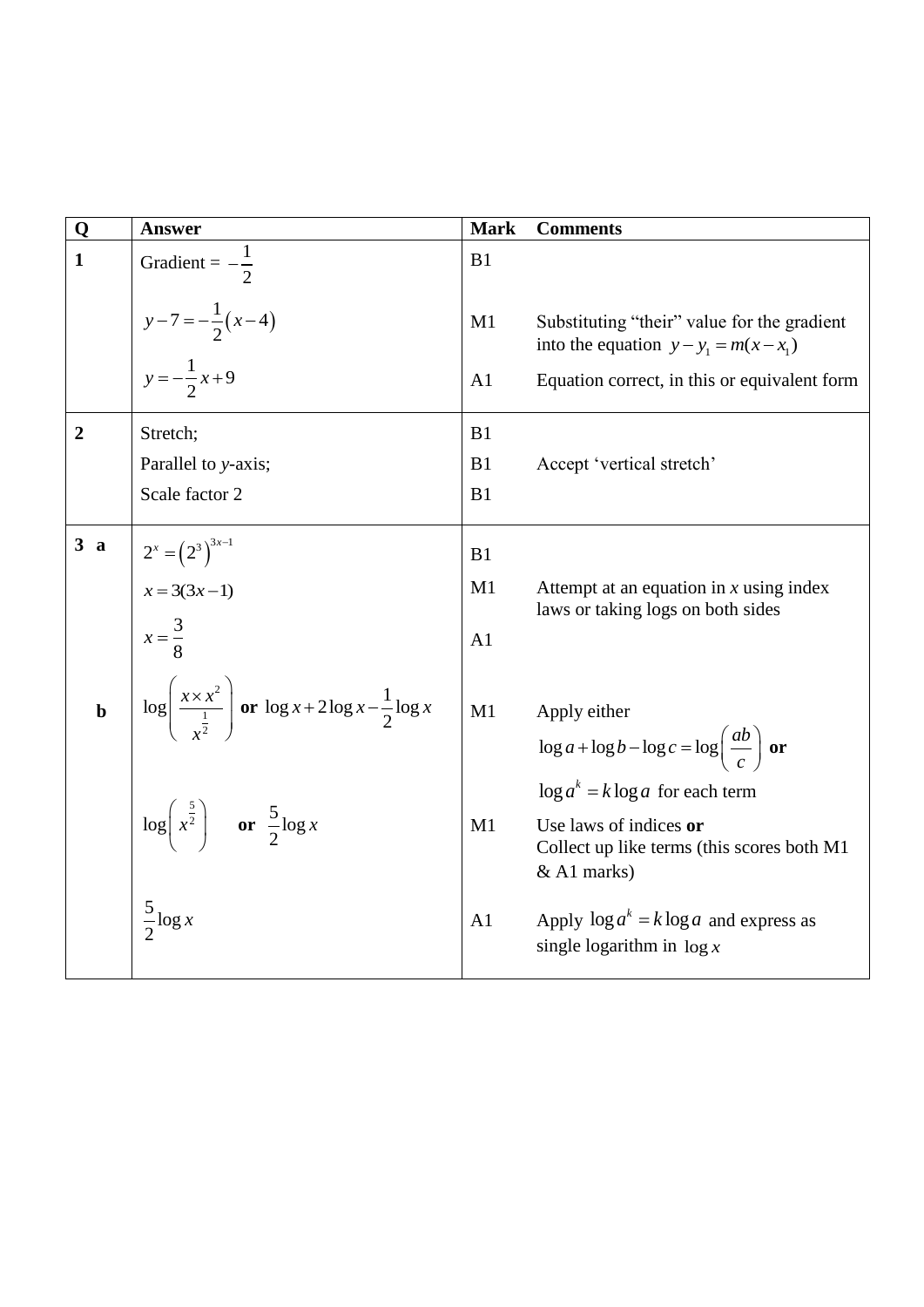| $\overline{\mathbf{4}}$ | Gradient $PR \times$ Gradient $QR = -1$<br>$\frac{4}{8} \times \frac{3-k}{2} = -1 \Rightarrow k = 7$<br>PQ is the diameter of the circle, since<br>angle subtended at circumference is 90° | M1<br>A1                         | Use of $m_1 \times m_2 = -1$ for perpendicular lines                                   |
|-------------------------|--------------------------------------------------------------------------------------------------------------------------------------------------------------------------------------------|----------------------------------|----------------------------------------------------------------------------------------|
|                         | Centre of circle is at<br>midpoint of $PQ$ : (2, 3)                                                                                                                                        | B1                               | Correct deduction; leading to correct<br>method to find radius                         |
|                         | $r^{2} = (5-2)^{2} + (7-3)^{2}$                                                                                                                                                            |                                  |                                                                                        |
|                         | $r=5$                                                                                                                                                                                      | M1                               | Correctly calculating the radius                                                       |
|                         | Area of circle: $\pi r^2 = 25\pi$                                                                                                                                                          | A1                               | Accept decimal form                                                                    |
| 5                       | $\frac{dy}{dx} = 2x - 3$                                                                                                                                                                   | M1<br>A1                         | Attempt at differentiating equation of C<br>Correct expression obtained for derivative |
|                         | At $x=2$ , $m=2(2)-3=1$                                                                                                                                                                    | M1                               | Use of derivative to find gradient of<br>tangent at $x = 2$                            |
|                         | $y=0$ at $x=2$<br>$y = x - 2$                                                                                                                                                              | B1<br>A <sub>1</sub>             | Evaluate y at $x = 2$                                                                  |
| 6                       | $(1-\cos^2 x)-3\cos x+2=0$                                                                                                                                                                 | M1                               | Use of identity                                                                        |
|                         | $\cos^2 x + 3\cos x - 3 = 0$                                                                                                                                                               | A <sub>1</sub>                   | Three term quadratic in $\cos x$                                                       |
|                         | $\cos x = \frac{-3 \pm \sqrt{3^2 - 4(1)(-3)}}{2} = \frac{-3 \pm \sqrt{21}}{2}$                                                                                                             | <b>M1 A1</b>                     |                                                                                        |
|                         | $\cos x = 0.7913$ or $-3.7913$ (reject)                                                                                                                                                    | A <sub>1</sub>                   |                                                                                        |
|                         | $x = 37.7^{\circ}$ or 322.3°                                                                                                                                                               | A <sub>1</sub>                   |                                                                                        |
| 7a                      | $1^8 + {}^8C_1(1)^7(2x)^1 + {}^8C_2(1)^6(2x)^2 + {}^8C_3(1)^5(2x)^3$                                                                                                                       | M1                               | Uses binomial theorem to expand bracket                                                |
|                         | $1 + 16x + 112x^2 + 448x^3$                                                                                                                                                                | A <sub>1</sub><br>A <sub>1</sub> | $1 + 16x$<br>Completely correct                                                        |
| $\mathbf b$             | $1 + 16(0.01) + 112(0.01)^{2} + 448(0.01)^{3}$                                                                                                                                             | B1<br>M1                         | Selects $x = 0.01$<br>Substitute "their" chosen value of x into a                      |
|                         | 1.171648                                                                                                                                                                                   | A1                               |                                                                                        |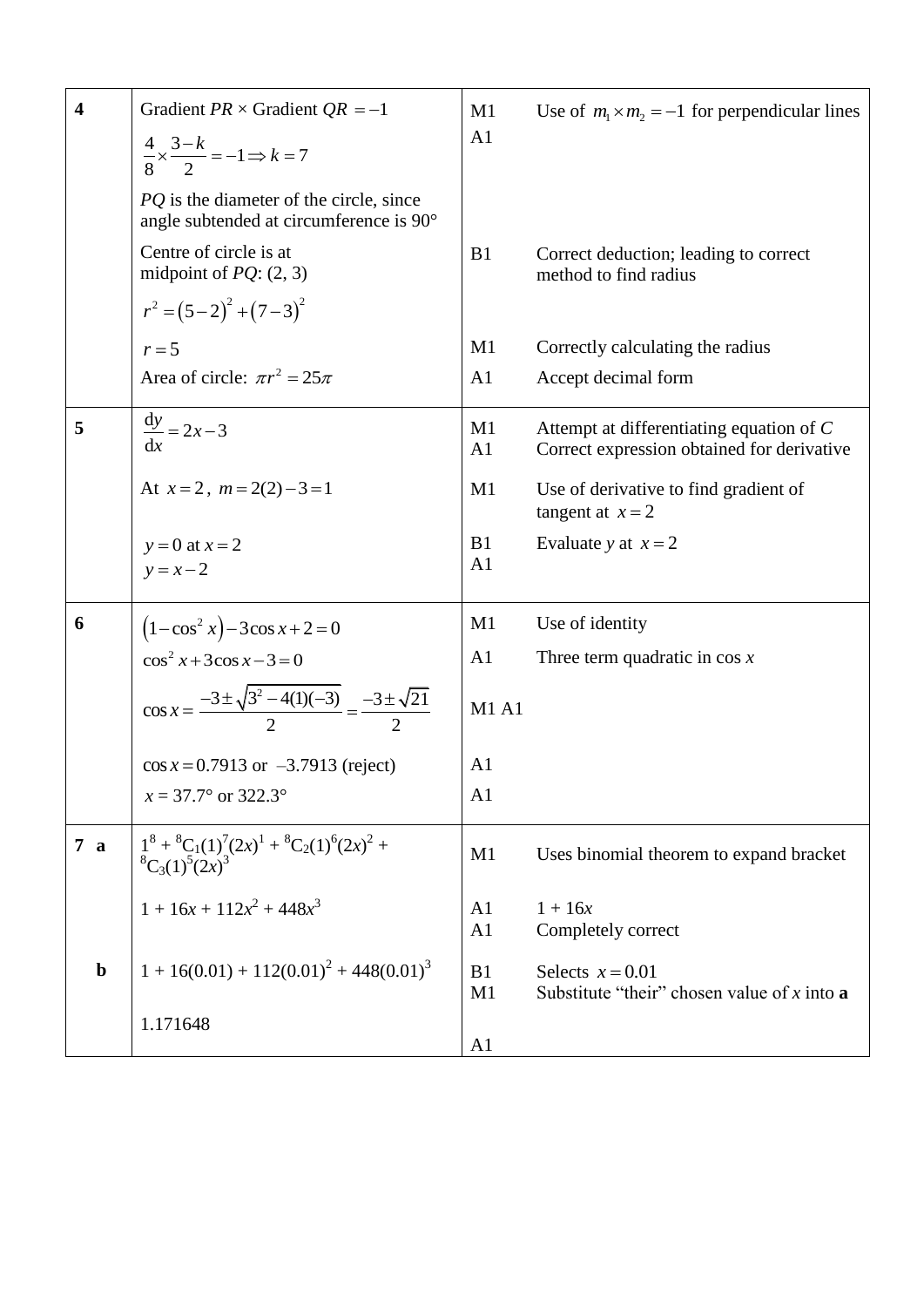| 8 a         | $p-6=14$ so $p=20$                                                                                 | B <sub>1</sub>                                                                             |
|-------------|----------------------------------------------------------------------------------------------------|--------------------------------------------------------------------------------------------|
|             | $q-5=-7$ so $q=-2$                                                                                 | B1                                                                                         |
| $\mathbf b$ | $ AB  = \sqrt{14^2 + (-7)^2} = \sqrt{245}$                                                         | <b>M1 A1</b>                                                                               |
|             | $heta = \tan^{-1}\left(-\frac{7}{14}\right) = -26.6^{\circ}$                                       | <b>M1 A1</b>                                                                               |
| 9           | $\frac{1-\cos\theta}{\times}\times\frac{1+\cos\theta}{\cos\theta}$<br>$\sin \theta$ 1+cos $\theta$ | M1<br>Attempt at product                                                                   |
|             | $1-\cos^2\theta$<br>$\sin \theta (1 + \cos \theta)$                                                |                                                                                            |
|             | $\sin^2\theta$<br>$\equiv$<br>$\sin \theta (1 + \cos \theta)$                                      | Use of $\sin^2 \theta = 1 - \cos^2 \theta$<br>M1                                           |
|             | $\equiv \frac{\sin \theta}{\sin \theta}$                                                           | A <sub>1</sub>                                                                             |
|             | $1 + \cos \theta$                                                                                  | R1<br>A completely correct argument which is<br>clear and easy to follow                   |
|             | Alternatively:                                                                                     |                                                                                            |
|             | $\frac{1-\cos\theta}{\sin\theta} \times \frac{\sin\theta}{\sin\theta}$                             | M1<br>Attempt at product                                                                   |
|             |                                                                                                    |                                                                                            |
|             | $=\frac{(1-\cos\theta)\sin\theta}{\sin^2\theta}$                                                   |                                                                                            |
|             |                                                                                                    | Use of $\sin^2 \theta = 1 - \cos^2 \theta$<br>M1                                           |
|             | $=\frac{(1-\cos\theta)\sin\theta}{(1-\cos^2\theta)}$                                               |                                                                                            |
|             | $= \frac{(1-\cos\theta)\sin\theta}{\sin\theta}$                                                    |                                                                                            |
|             | $(1-\cos\theta)(1+\cos\theta)$                                                                     |                                                                                            |
|             | $\sin \theta$<br>$\equiv -$                                                                        |                                                                                            |
|             | $1 + \cos \theta$                                                                                  | A <sub>1</sub><br>R1<br>A completely correct argument which is<br>clear and easy to follow |
| 10          | $(-4k)^2 - 4(1)(2k) > 0$<br>$16k^2 - 8k > 0$                                                       | M1<br>States that discriminant $> 0$ for real and<br>distinct roots                        |
|             | $8k(2k-1) > 0$                                                                                     | M1<br>Attempt to solve                                                                     |
|             |                                                                                                    |                                                                                            |
|             | $k = 0$ or $\frac{1}{2}$                                                                           | A <sub>1</sub><br>Critical values stated                                                   |
|             | $k < 0, k > \frac{1}{2}$                                                                           | Correct regions identified (both required)<br>A <sub>1</sub>                               |
|             |                                                                                                    | Accept $k < 0$ or $k > \frac{1}{2}$ but not 'and'                                          |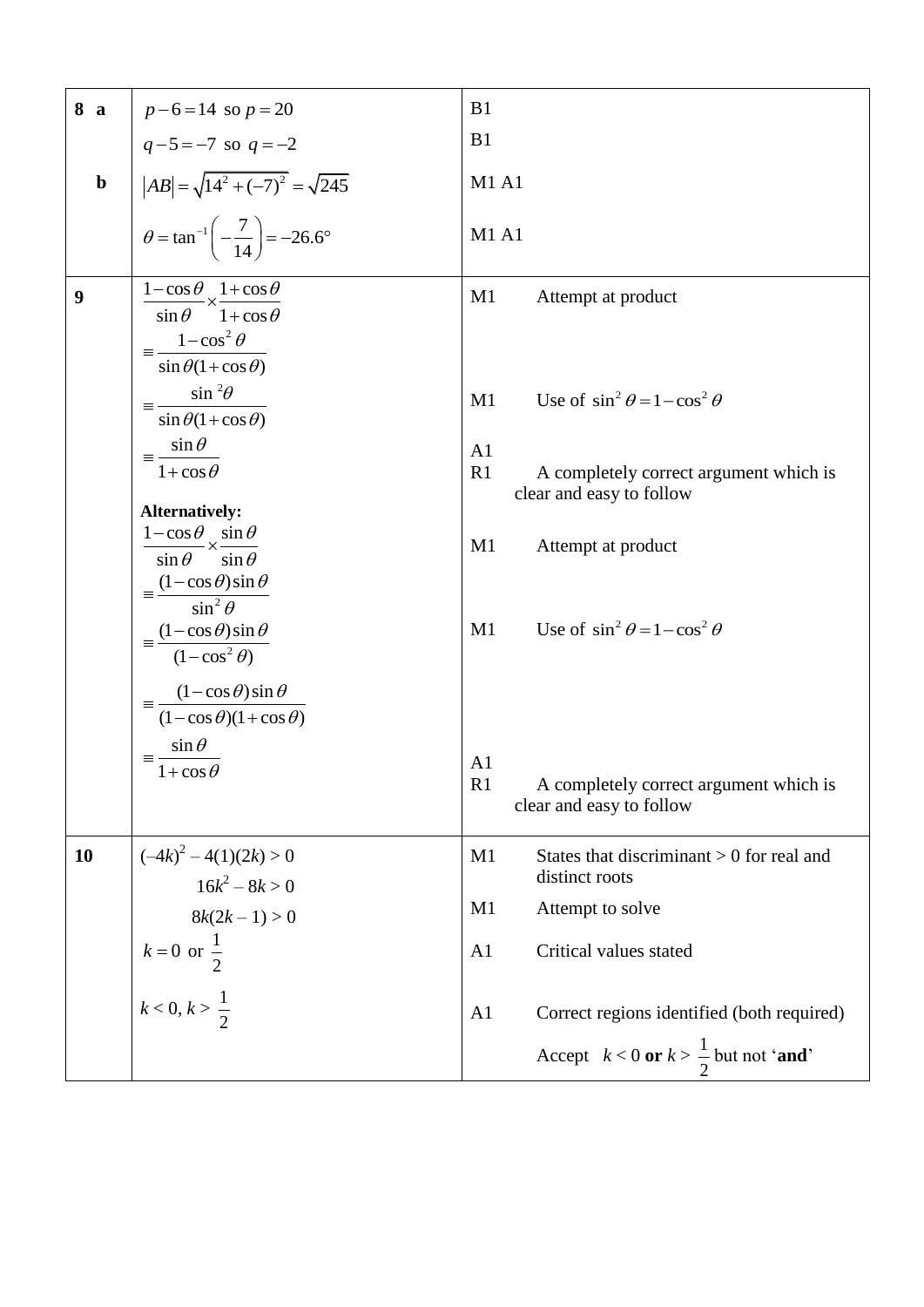| 11a         | $-150$<br>$-30$<br>$\overline{1}$ $\overline{1}$<br>90 <sup>1</sup><br>$-901$<br>180<br>$-180$                          | B1<br>B1             | Correct shape of graph<br>Coordinates of max/min points and axes<br>interceptions all marked correctly                                                                   |
|-------------|-------------------------------------------------------------------------------------------------------------------------|----------------------|--------------------------------------------------------------------------------------------------------------------------------------------------------------------------|
| $\mathbf b$ | two solutions<br>the graph of $y = 0.5 + \sin x$ cuts the line<br>y = 1 twice when $-180^{\circ} \le x \le 180^{\circ}$ | B1<br>B1             | Explanation                                                                                                                                                              |
| 12a         | $f(1) = 1 - 2 - 5 + 6 = 0$                                                                                              | M1<br>A1<br>(OR)     | Use of Factor Theorem with $x = 1$<br>Expression evaluated to show $f(1)=0$<br>M1 A1 Long division and explanation<br>that no remainder $\Rightarrow (x-1)$ is a factor) |
|             | $\frac{x^2 - x - 6}{(x-1)\overline{x^3 - 2x^2 - 5x + 6}}$                                                               | M1                   | Long division or inspection or comparing<br>coefficients or further application of the<br>factor theorem                                                                 |
|             | $f(x)=(x-1)(x^2-x-6)$                                                                                                   | M1                   | Express as product of linear factor and<br>three-term quadratic                                                                                                          |
|             | $f(x)=(x-1)(x-3)(x+2)$<br>$x=3$ or $x=-2$                                                                               | A <sub>1</sub>       | Correct factors                                                                                                                                                          |
| $\mathbf b$ | $2 -$<br>$\overline{c}$<br>5<br>$\overline{4}$                                                                          | B1<br>B1             | Correct shape of graph<br>Co-ordinates of axes intersections marked                                                                                                      |
| $\mathbf c$ | $\frac{\mathrm{d}y}{\mathrm{d}x} = 3x^2 - 4x - 5$                                                                       | M1                   | Use of $\frac{dy}{dx}$ with one of these terms<br>correct                                                                                                                |
|             | $3x^2 - 4x - 5 = 0$                                                                                                     | A <sub>1</sub><br>M1 | All correct and nothing extra<br>Equating "their" $\frac{dy}{dx}$ to 0                                                                                                   |
|             | $x = \frac{-(-4) \pm \sqrt{(-4)^2 - 4(3)(-5)}}{3(2)} = \frac{4 \pm \sqrt{76}}{6}$                                       | M1                   | Use of quadratic formula or completing                                                                                                                                   |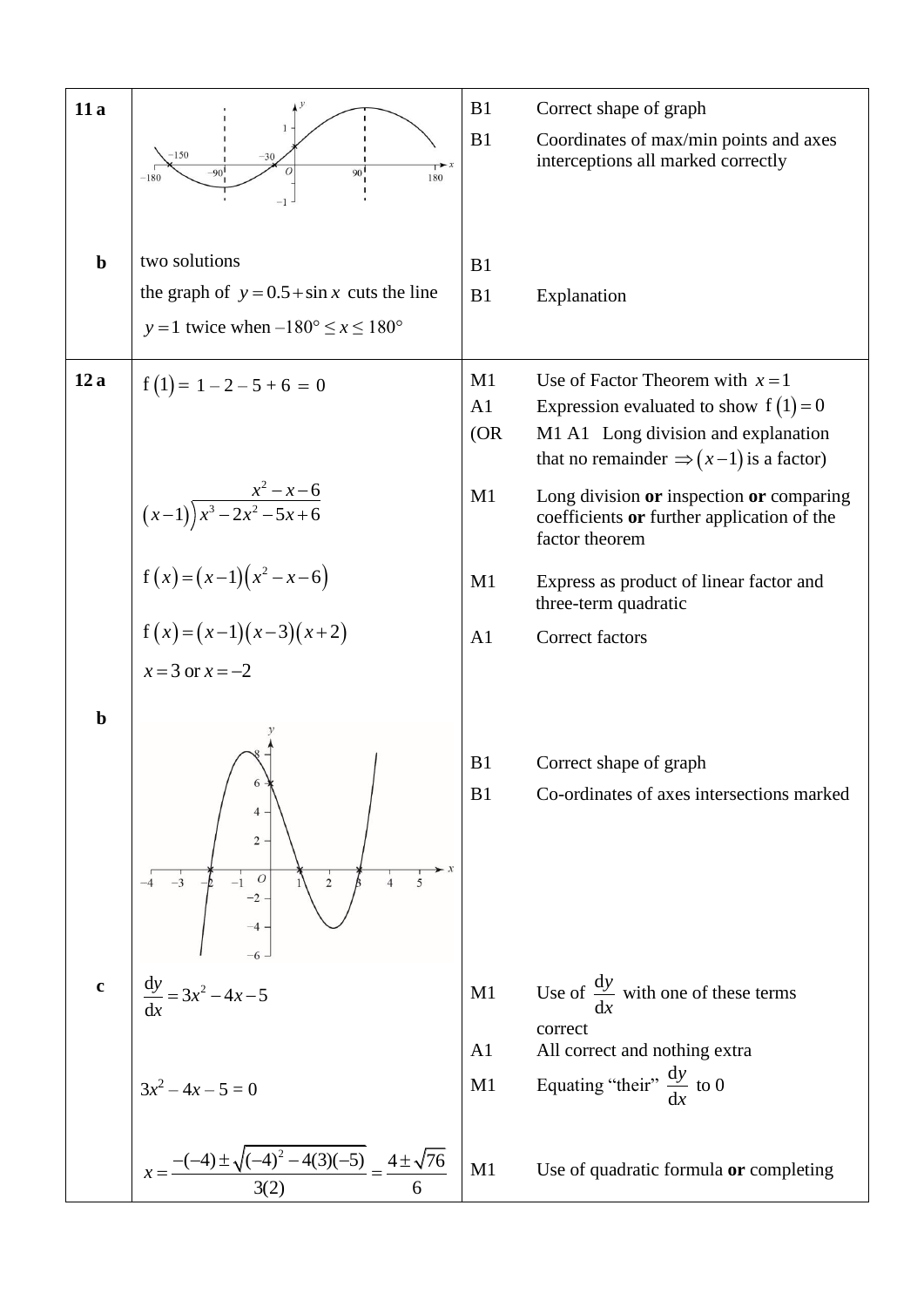|             | $x = \frac{2 \pm \sqrt{19}}{2}$                                                                                                                                                                                                                                                    | A1                                                                   | the square                                                                                                                                                                                                                               |
|-------------|------------------------------------------------------------------------------------------------------------------------------------------------------------------------------------------------------------------------------------------------------------------------------------|----------------------------------------------------------------------|------------------------------------------------------------------------------------------------------------------------------------------------------------------------------------------------------------------------------------------|
| 13a         |                                                                                                                                                                                                                                                                                    | M1                                                                   | Attempt at integrating $f'(x)$                                                                                                                                                                                                           |
| $\mathbf b$ | $f(x) = \int f'(x) dx = \int x^{\frac{1}{2}} -3x^2 + 1 dx$<br>$f(x) = \frac{2}{3}x^{\frac{3}{2}} - x^3 + x + c$                                                                                                                                                                    | A <sub>1</sub><br>A1<br>B1<br>M1                                     | Two terms correct<br>All three terms correct<br>Inclusion of $+ c$<br>Correct substitution of $(1, 2)$                                                                                                                                   |
|             |                                                                                                                                                                                                                                                                                    | A1                                                                   |                                                                                                                                                                                                                                          |
|             | $2 = \frac{2}{3} \times 1^{\frac{2}{3}} - 1^3 + 1 + c$<br>$c = \frac{4}{3}$<br>$q = \frac{2}{3} \times 4^{\frac{3}{2}} - 4^3 + 4 + \frac{4}{3} = -53\frac{1}{3}$                                                                                                                   | <b>M1 A1</b>                                                         |                                                                                                                                                                                                                                          |
| 14 a        | $0.8\,$<br>$0.6\,$<br>$\boldsymbol{\mathsf{x}}$<br>$\log_{10} y$<br>0.4<br>0.2<br>$\cal O$<br>$0.2\,$<br>$0.8\,$<br>0.4<br>0.6<br>$\log_{10} x$                                                                                                                                    | M1                                                                   | Points plotted correctly                                                                                                                                                                                                                 |
| $\mathbf b$ | 3.346<br>$(\log 2, \log 3.346)$ doesn't follow a<br>straight line relationship with the other<br>points<br>$\log y = \log a + b \log x$<br>$\log a = 0.48$ so $a = 3.0$ (2 s.f.)<br>$b = \frac{\log 4.139 - \log 3}{\log 5 - \log 1} = 0.20$ (2 s.f.)<br>$y = 3.0 \times x^{0.20}$ | A <sub>1</sub><br>B1<br>M1<br>A <sub>1</sub><br>M1<br>A <sub>1</sub> | Explanation of why 3.346 is incorrect<br>Use of correct log relationship<br>Calculation of gradient. Accept $\pm 0.01$<br>a and b given to 2 s.f. Award mark for<br>correct follow thro of acceptable gradient<br>value calculated above |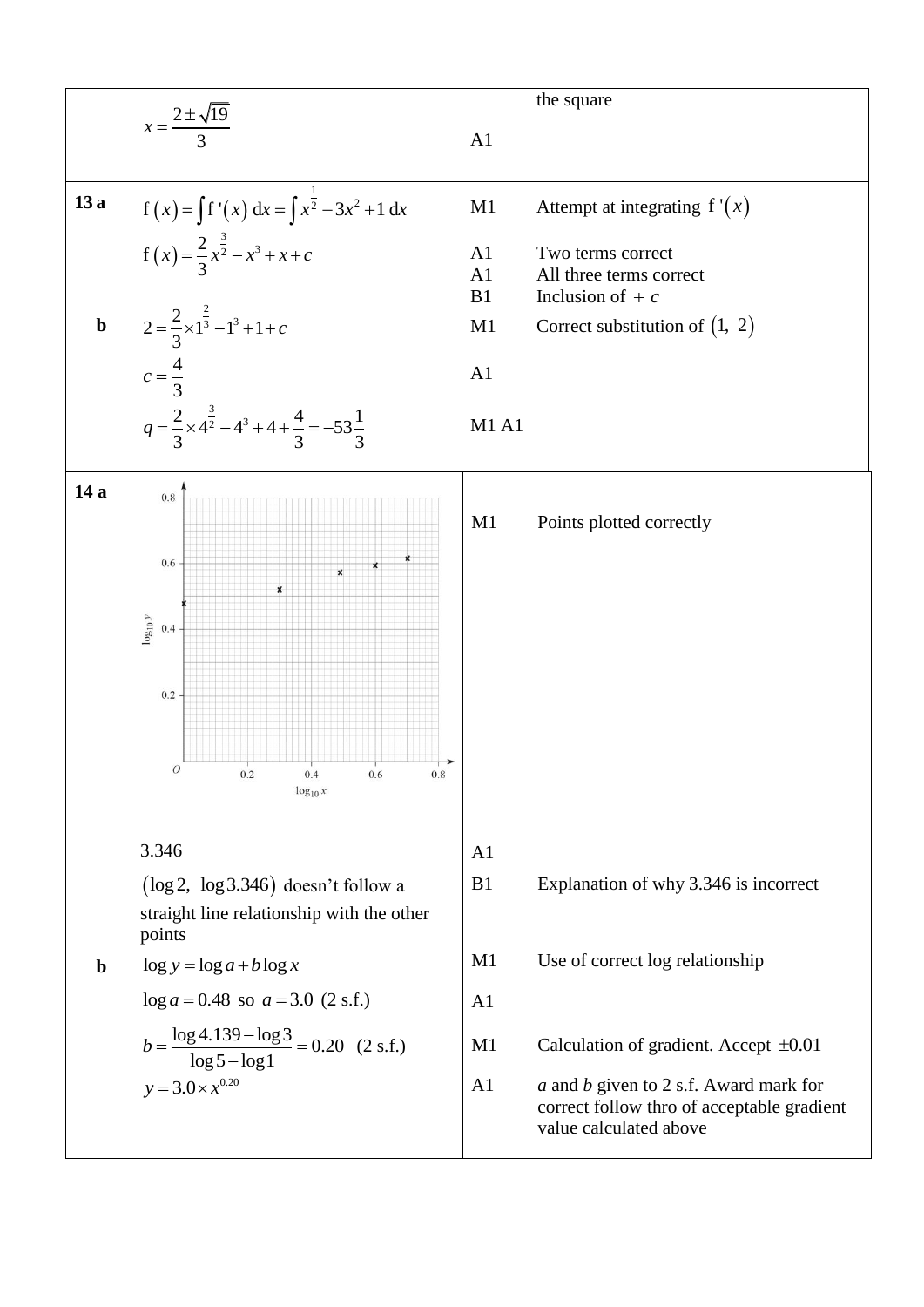| 15 | $AC^2 = 125^2 + 158^2 - 2 \times 125 \times 158 \times \cos 80^\circ$<br>$AC = 183.66$ m       | M <sub>1</sub><br>A <sub>1</sub> | Use of cosine rule with correct lengths                              |
|----|------------------------------------------------------------------------------------------------|----------------------------------|----------------------------------------------------------------------|
|    | $\sin 31^\circ$ = $\sin CBA$<br>$110$ ("their" AC)                                             | M <sub>1</sub>                   | Use of sine rule to find CBA                                         |
|    | Angle $CBA = 59.3^{\circ}$                                                                     | A <sub>1</sub>                   |                                                                      |
|    | Angle $BCA = 180 - 31 - 59.3 = 89.7^{\circ}$                                                   | A <sub>1</sub>                   |                                                                      |
|    | Area = $\frac{1}{2}$ AD × DC × sin ADC                                                         | M1                               | Use of Area = $\frac{1}{2}$ ab sin C for both triangles              |
|    | $+\frac{1}{2}AC \times BC \times \sin BCA$                                                     |                                  |                                                                      |
|    | $=\frac{1}{2}\times125\times158\times\sin 80^{\circ}$                                          | M1                               | Correct substitution                                                 |
|    | + $\frac{1}{2}$ x ("their" AC) × 110 × sin("their" BCA)                                        |                                  |                                                                      |
|    | $= 9725 + 10101$                                                                               |                                  |                                                                      |
|    | $= 19826$ m <sup>2</sup>                                                                       | A <sub>1</sub>                   |                                                                      |
| 16 | $\frac{1}{2} \times 5 \times 9 \times \sin \alpha = 10$                                        | M1                               | Uses Area = $\frac{1}{2}$ ab sin C for half of kite                  |
|    | $\sin \alpha = \frac{4}{9}$                                                                    | A <sub>1</sub>                   | Finds value of $\sin \alpha$                                         |
|    | For acute $\alpha$ , $\sin \alpha = \frac{4}{9} \Rightarrow \cos \alpha = \frac{\sqrt{65}}{9}$ | M1                               | Attempt to find $\cos \alpha$                                        |
|    | But, since $\alpha$ is the largest interior angle in<br>the kite, it must be obtuse.           | R1                               | Logical reasoning explained to deduce<br>that $\alpha$ is obtuse     |
|    | Therefore $\cos \alpha = -\frac{\sqrt{65}}{9}$                                                 | R <sub>1</sub>                   | Conclusion with reference to obtuse $\alpha$                         |
| 17 | If <i>n</i> is odd, it is of the form $n = 2m+1$                                               | B1                               | Correct form for $n$                                                 |
|    | $n^2 + n = (2m+1)^2 + (2m+1)$<br>$=4m^2+6m+2$                                                  | M1                               | Attempt to expand using "their" $n$ . At least<br>two terms correct. |
|    | $=2(2m^2+3m+1)$                                                                                |                                  |                                                                      |
|    | which is a multiple of two and hence<br>$n^2 + n$ is even.                                     | R <sub>1</sub>                   | Full reasoning must be given                                         |